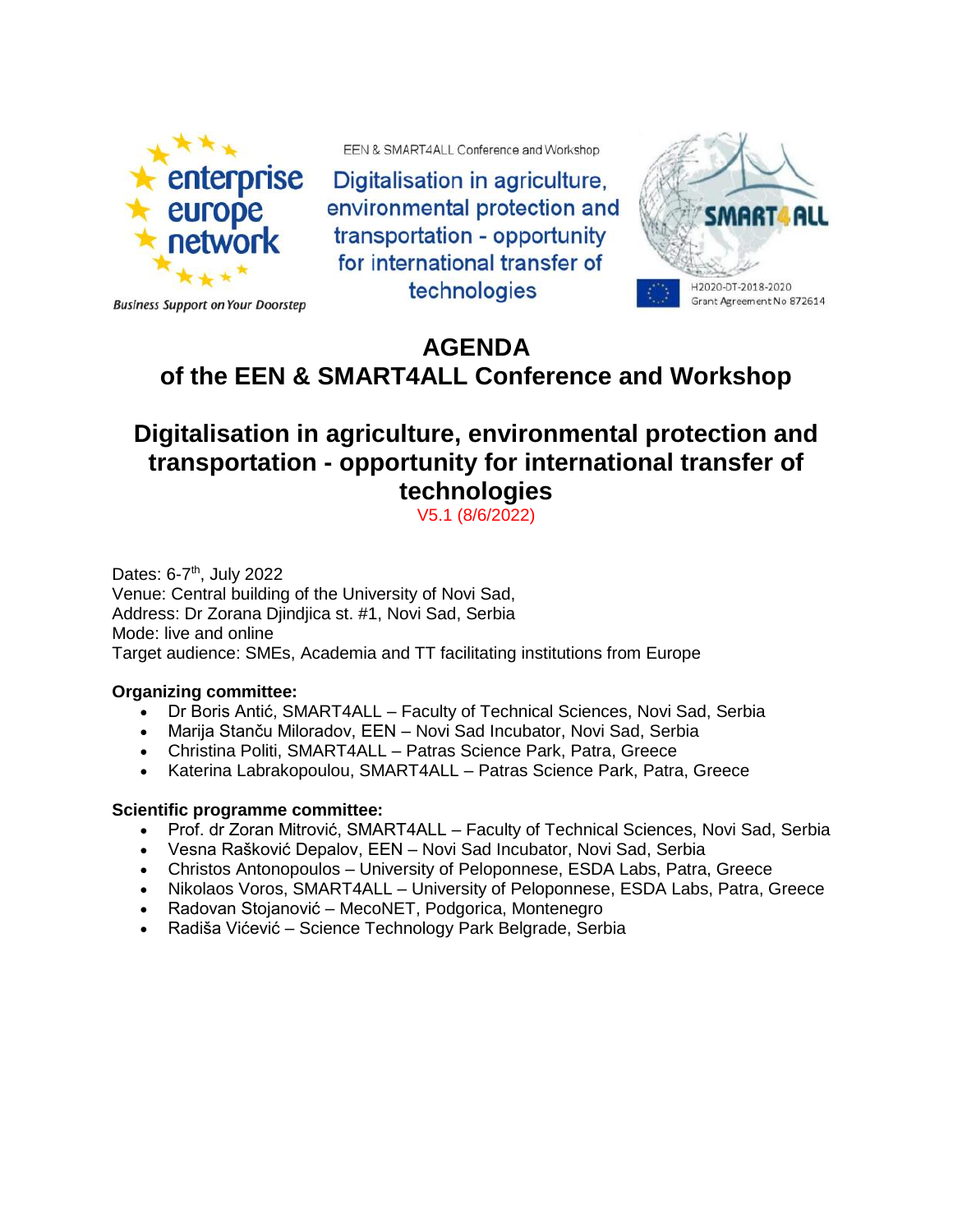Day  $1 -$  July  $6$ <sup>th</sup>, 2022

| Plenaryl session – Opening and introductory presentations<br>Moderator: Zoran Mitrović (FTN)                                                                                                                                                                                                                                                                                                        |                                                                                                                                                                                                                           |                                     |
|-----------------------------------------------------------------------------------------------------------------------------------------------------------------------------------------------------------------------------------------------------------------------------------------------------------------------------------------------------------------------------------------------------|---------------------------------------------------------------------------------------------------------------------------------------------------------------------------------------------------------------------------|-------------------------------------|
| 09:00-09:15                                                                                                                                                                                                                                                                                                                                                                                         | Welcome and opening addresses                                                                                                                                                                                             |                                     |
| 09:15-09:45                                                                                                                                                                                                                                                                                                                                                                                         | European perspective in digital<br>transformation and technology transfer<br>Anna Puig-Centelles (European<br>Commission)                                                                                                 |                                     |
| 09:45-10:05                                                                                                                                                                                                                                                                                                                                                                                         | On the international road of your<br>business<br>Katarina Momčilović Matić (EEN<br>Serbia coordinator - Serbian<br><b>Chamber of Commerce)</b><br>Vesna Rašković Depalov (EEN<br>Serbia - Business Incubator Novi<br>Sad) | Amphitheatre, ground floor + online |
| 10:05-10:20                                                                                                                                                                                                                                                                                                                                                                                         | <b>SMART4ALL network of Digital</b><br><b>Innovation Hubs: Overview and Service</b><br>Nikolaos Voros (SMART4ALL -<br>University of Peloponnese)                                                                          |                                     |
| 10:20-10:45                                                                                                                                                                                                                                                                                                                                                                                         | Examples of success stories by<br>companies funded through<br><b>SMART4ALL KTE Open Calls</b><br>(up to $5$ SMEs $-6$ min each)                                                                                           |                                     |
| Coffee break (30 min) – Club cantina, ground floor                                                                                                                                                                                                                                                                                                                                                  |                                                                                                                                                                                                                           |                                     |
| 11:15-13:15                                                                                                                                                                                                                                                                                                                                                                                         | Examples of Internal PAEs by<br><b>SMART4LL partners</b><br>(up to 17 partners $-6$ min each)                                                                                                                             | Amphitheatre, ground floor + online |
| Lunch break (at the venue) – Club cantina, ground floor                                                                                                                                                                                                                                                                                                                                             |                                                                                                                                                                                                                           |                                     |
| 14:15-14:45                                                                                                                                                                                                                                                                                                                                                                                         | Presentation of SMART4WOMEN<br>network<br>Katerina Labrakoupoulou (PSP)                                                                                                                                                   | Amphitheatre, ground floor + online |
| Parallel sessions – EEN Round tables with SMEs – Vision of the company after digitalization<br>The EEN round table consultations with representatives of SMEs for potential technology up-<br>take on the topic of digital transformations and how these activities affect their future business<br>(drafting the vision of the company after digitalization with experts from the EEN and the FTN) |                                                                                                                                                                                                                           |                                     |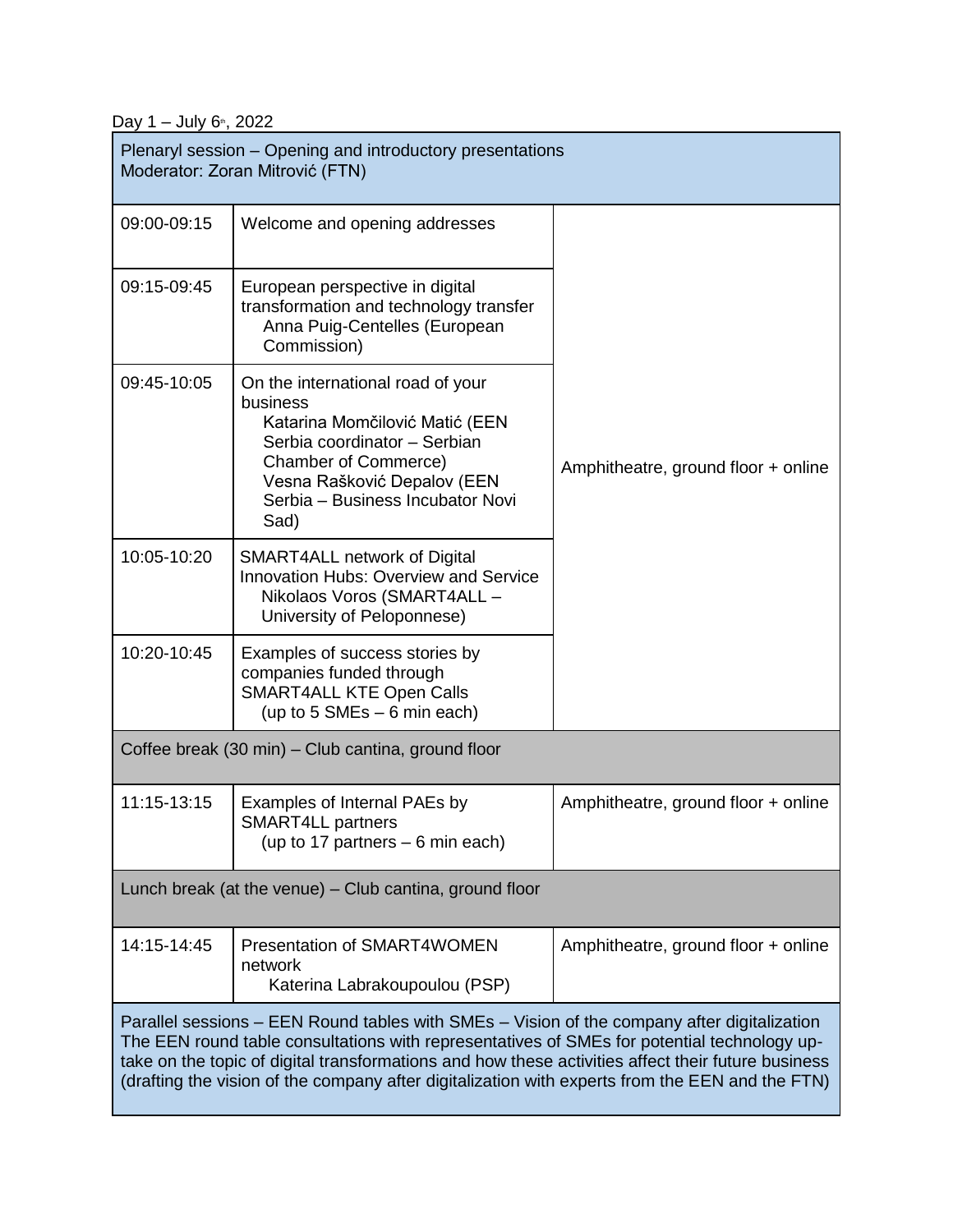| 14:45-16:15                                                                    | Digitized Agriculture – round table #1                                   | Amphitheatre, ground floor + online<br>(subject to change in accordance to<br>the number of registrations)                   |
|--------------------------------------------------------------------------------|--------------------------------------------------------------------------|------------------------------------------------------------------------------------------------------------------------------|
|                                                                                | Digitized Environment - round table #2                                   | Meeting Room, ground floor +<br>online<br>(subject to change in accordance to<br>the number of registrations)                |
|                                                                                | Digitized Transportation - round table<br>#3                             | Multimedia Room #1, 1 <sup>st</sup> floor +<br>online<br>(subject to change in accordance to<br>the number of registrations) |
|                                                                                | Digitized Anything – round table #4                                      | Multimedia Room #2, $2nd$ floor +<br>online<br>(subject to change in accordance to<br>the number of registrations)           |
|                                                                                | Visit of delegates to the Science and<br><b>Technology Park Novi Sad</b> | NTP, Fruškogoska 11 – walking<br>distance from the venue                                                                     |
|                                                                                | Visit of delegates to the Business<br><b>Incubator Novi Sad</b>          | BINS, Vojvođanskih brigada 28 -<br>walking distance from and back to<br>the venue                                            |
| Coffee Break (30 min) - Club cantina, ground floor                             |                                                                          |                                                                                                                              |
| Plenary session – Reports from round tables<br>Moderator: Zoran Mitrović (FTN) |                                                                          |                                                                                                                              |
| 16:45-16:55                                                                    | Digitized Agriculture report                                             |                                                                                                                              |
| 16:55-17:05                                                                    | <b>Digitized Environment report</b>                                      |                                                                                                                              |
| 17:05-17:10                                                                    | <b>Digitized Transportation report</b>                                   | Amphitheatre, ground floor + online                                                                                          |
| 17:10-17:20                                                                    | Digitized Anything report                                                |                                                                                                                              |
| 17:20-17:30                                                                    | Closing addresses - Day 1                                                |                                                                                                                              |
| End of Day 1                                                                   |                                                                          |                                                                                                                              |

| Dinner for SMART4ALL project partners   Venue: TBA |
|----------------------------------------------------|
|                                                    |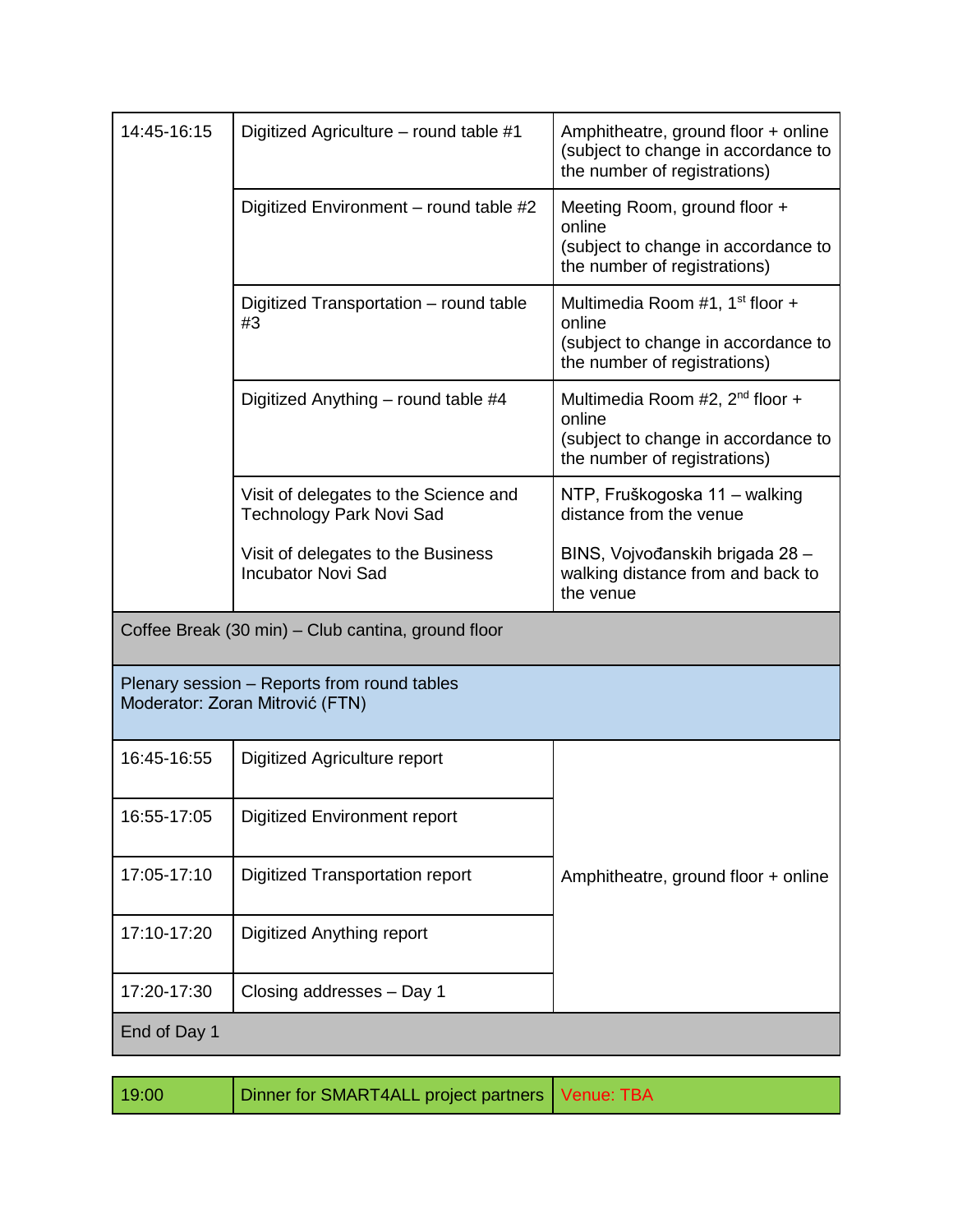Day  $2 -$  July  $7<sup>th</sup>$ , 2022

| Pitching event and Funding opportunities within the SMART4ALL DIH<br>Moderator: Zoran Mitrović (FTN)                                                                                                                                                                                      |                                                                                                              |                                              |
|-------------------------------------------------------------------------------------------------------------------------------------------------------------------------------------------------------------------------------------------------------------------------------------------|--------------------------------------------------------------------------------------------------------------|----------------------------------------------|
| 09:00-11:00                                                                                                                                                                                                                                                                               | Pitching event for mature external PAEs                                                                      | Amphitheatre, ground floor +<br>online       |
| Coffee Break (30 min) - Club cantina, ground floor                                                                                                                                                                                                                                        |                                                                                                              |                                              |
| 11:30-12:00                                                                                                                                                                                                                                                                               | Funding opportunity within SMART4ALL<br><b>Open Calls</b><br>Lynda O'Mahoney (FundingBox<br>Accelerator)     |                                              |
| 12:00-12:20                                                                                                                                                                                                                                                                               | Guidelines on competitive proposal<br>preparation for 2nd SMART4ALL Open<br>Call<br>Georgios Keramidas (UoP) | Amphitheatre, ground floor +<br>online       |
| 12:20-12:30                                                                                                                                                                                                                                                                               | Things to avoid when preparing a<br>SMART4ALL Open Call proposal<br>Christos Antonopoulos (UoP)              |                                              |
| 12:30-13:00                                                                                                                                                                                                                                                                               | Q&A session<br>Moderator: Boris Antić (FTN)                                                                  |                                              |
| Lunch break (at the venue) – Club cantina, ground floor                                                                                                                                                                                                                                   |                                                                                                              |                                              |
| Parallel sessions – Workshop with hands on experience in preparation of "concept proposals"<br>(participants split into medium size groups - online and live - to work on given topics from<br>each SMART4ALL verticals and coached by the SMART4ALL and possibly EEN<br>representatives) |                                                                                                              |                                              |
| 14:00-15:00                                                                                                                                                                                                                                                                               | Working groups 1-4<br>Coaches: Boris Antić (FTN), Georgios<br>Keramidas (UoP), Antonio Montalvo<br>(FBA)     | Amphitheatre, ground floor (live<br>only)    |
|                                                                                                                                                                                                                                                                                           | Working groups 5 and 6 (as needed)<br>Coaches: Branko Brkljač (FTN),<br>Christos Antonopoulos (UoP)          | Meeting Room #1, ground floor<br>(live only) |